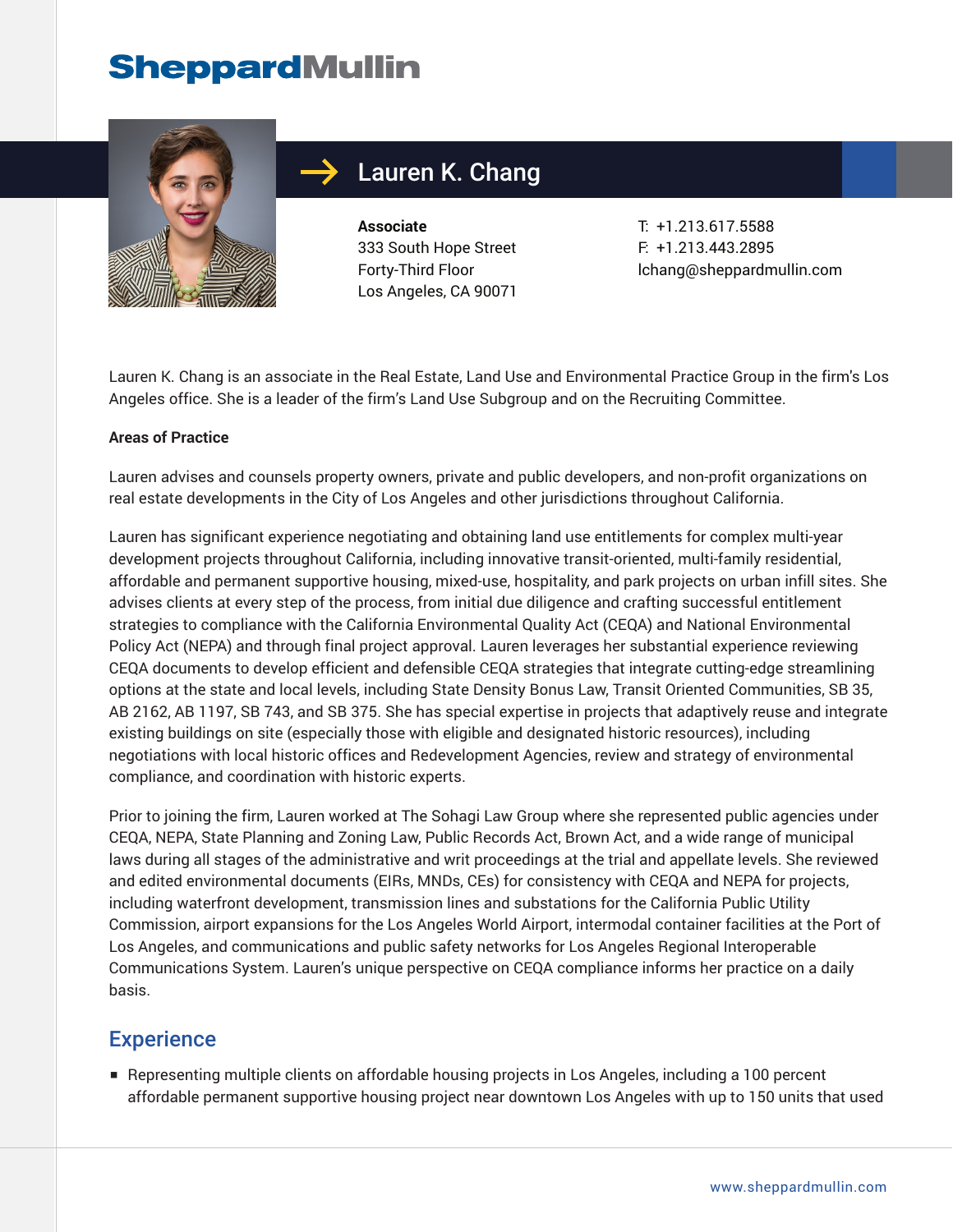AB 2162 streamlining and modular construction; a 100 percent affordable housing project in Skid Row with up to 150 units that used SB 35 streamlining and modular construction; a 202-unit Density Bonus mixedincome project in Hollywood that used SB 35 streamlining and modular construction; and a Density Bonus project in the Wilshire Community Plan Area that includes up to 153 units and rehabilitation of an existing cathedral.

- Representing multiple clients on mixed-use hotel projects in Los Angeles, including a mixed-use, 182-key hotel project in Hollywood; a mixed-use, 190-key hotel project in Hollywood; and a 455-key mixed-use hotel and event center in Downtown Los Angeles that adaptively reuses an existing eligible historic hotel and replaces SRO units. All of these projects require multiple discretionary entitlements from the City of Los Angeles, CRA/LA, and potential historic resources and/or historic districts.
- Advising non-profit organizations on long-range planning, including development of specific plans for a 38acre deck park, master plan for an existing decommissioned reservoir, recreational facility and a business district representing over 350 businesses.
- Representing and advising a cemetery client on alcohol licensing, entitlements, CEQA compliance, and historic designation for a historic cemetery and entertainment venue in Hollywood.
- Representing and advising client on adaptive reuse of an existing historic structure to event and restaurant space in Hollywood related to alcohol licensing, entitlement, CEQA compliance.

### Articles

■ **"CEQA's 'Unusual Circumstances Exception' in the Wake of Berkeley Hillside,"** *Environmental Law News***, Spring** 2016

#### **Real Estate Law Blog Posts**

- "Court of Appeal Holds No-Project Alternative Analysis May Mean More When Conservation is an Option and Reinforces Low Barrier to Entry Under the Exhaustion Doctrine," April 20, 2022
- "Southern California Counties To Adopt Major Housing Production Targets," February 25, 2021
- De Novo and Substantial Evidence Standards Of Review In CEQA Cases" rel="noopener noreferrer" href= "https://www.realestatelanduseandenvironmentallaw.com/evidence-standards-eir.html">"California Supreme Court Clarifies Scope of *De Novo* and Substantial Evidence Standards Of Review In CEQA Cases," February 25, 2019
- "Five Years in the Making: California is One Step Closer to a Comprehensive Update to the CEQA Guidelines," January 7, 2019
- "California Housing Legislation (2017-2018)," October 4, 2018

### **Memberships**

- Member, Environmental Law Section, Public Law Section, Los Angeles County Bar Association
- Member, Association of Environmental Professionals
- Member, Central City Association
- Member, Asian Pacific American Bar Association